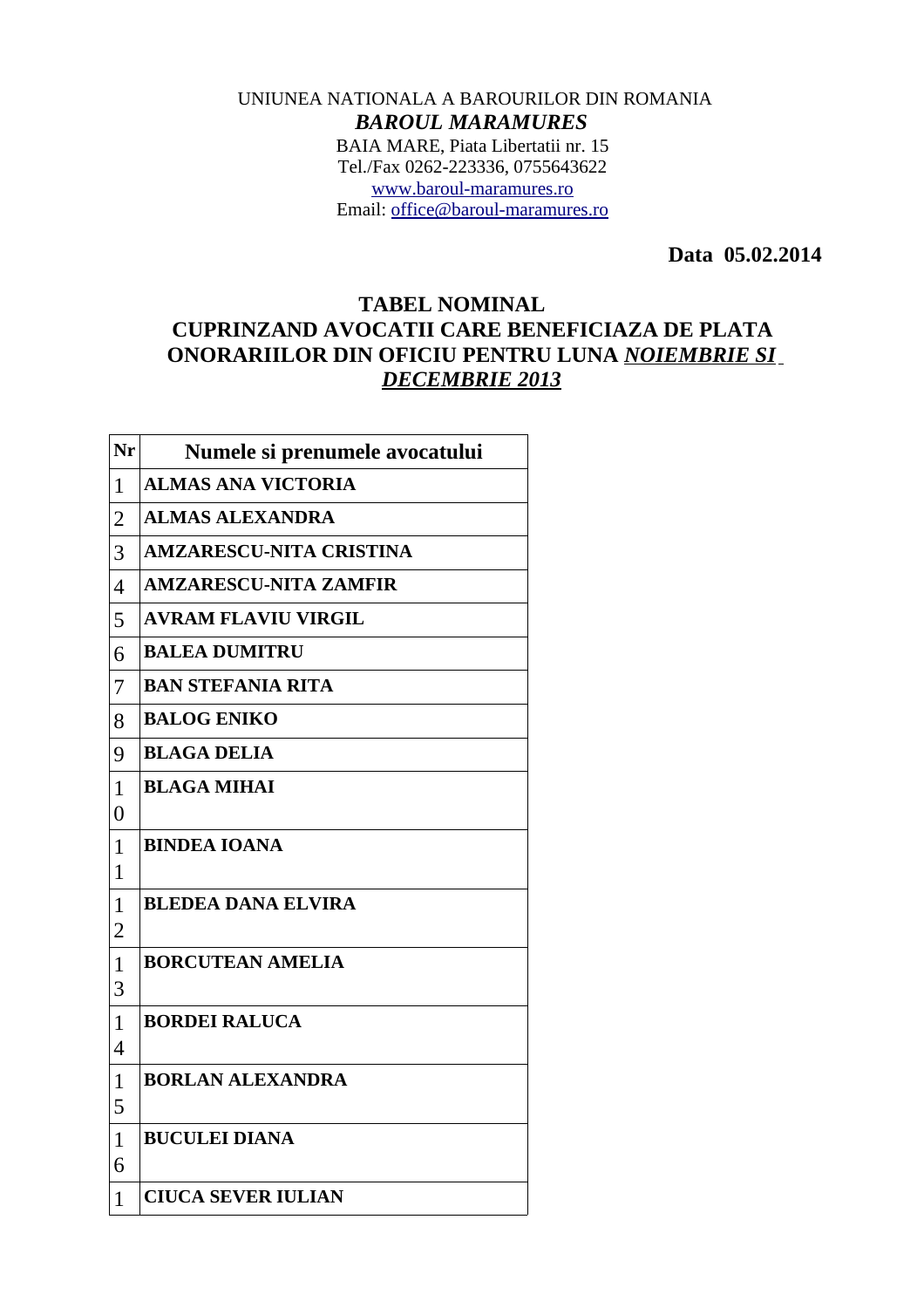| 7                                          |                              |
|--------------------------------------------|------------------------------|
| $\mathbf{1}$<br>8                          | <b>CIUCA RAUL</b>            |
| $\mathbf{1}$<br>9                          | <b>CIOBAN RODICA</b>         |
| $\overline{2}$<br>$\boldsymbol{0}$         | <b>CIOCOTISAN OLIMPIA</b>    |
| $\overline{2}$<br>$\mathbf{1}$             | <b>COMAN AMALIA</b>          |
| $\overline{2}$<br>$\overline{2}$           | <b>COTUTIU CRISTINA</b>      |
| $\overline{2}$<br>3                        | <b>DAN SORINA</b>            |
| $\overline{2}$<br>$\overline{\mathcal{A}}$ | <b>DEAC MARIA RALUCA</b>     |
| $\overline{2}$<br>5                        | <b>DOMSA ANGELICA</b>        |
| $\overline{2}$<br>6                        | <b>DENES MARIA ANASTASIA</b> |
| $\overline{2}$<br>$\boldsymbol{7}$         | <b>DRAGOMIR IULIANA</b>      |
| $\overline{2}$<br>8                        | <b>FARCAS CLAUDIA</b>        |
| $\overline{2}$<br>9                        | <b>GALEA-SZEREMI GABRIEL</b> |
| 3<br>$\boldsymbol{0}$                      | <b>GIURGIU ADRIAN</b>        |
| 3<br>$\mathbf{1}$                          | <b>GIURGIU LIANA</b>         |
| 3<br>2                                     | <b>GRAD OVIDIU</b>           |
| 3<br>3                                     | <b>GORON ANAMARIA</b>        |
| 3<br>$\overline{4}$                        | <b>HORGOS RAZVAN</b>         |
| 3<br>5                                     | <b>HOTEA NELICA</b>          |
| 3                                          | <b>IACOB DIANA</b>           |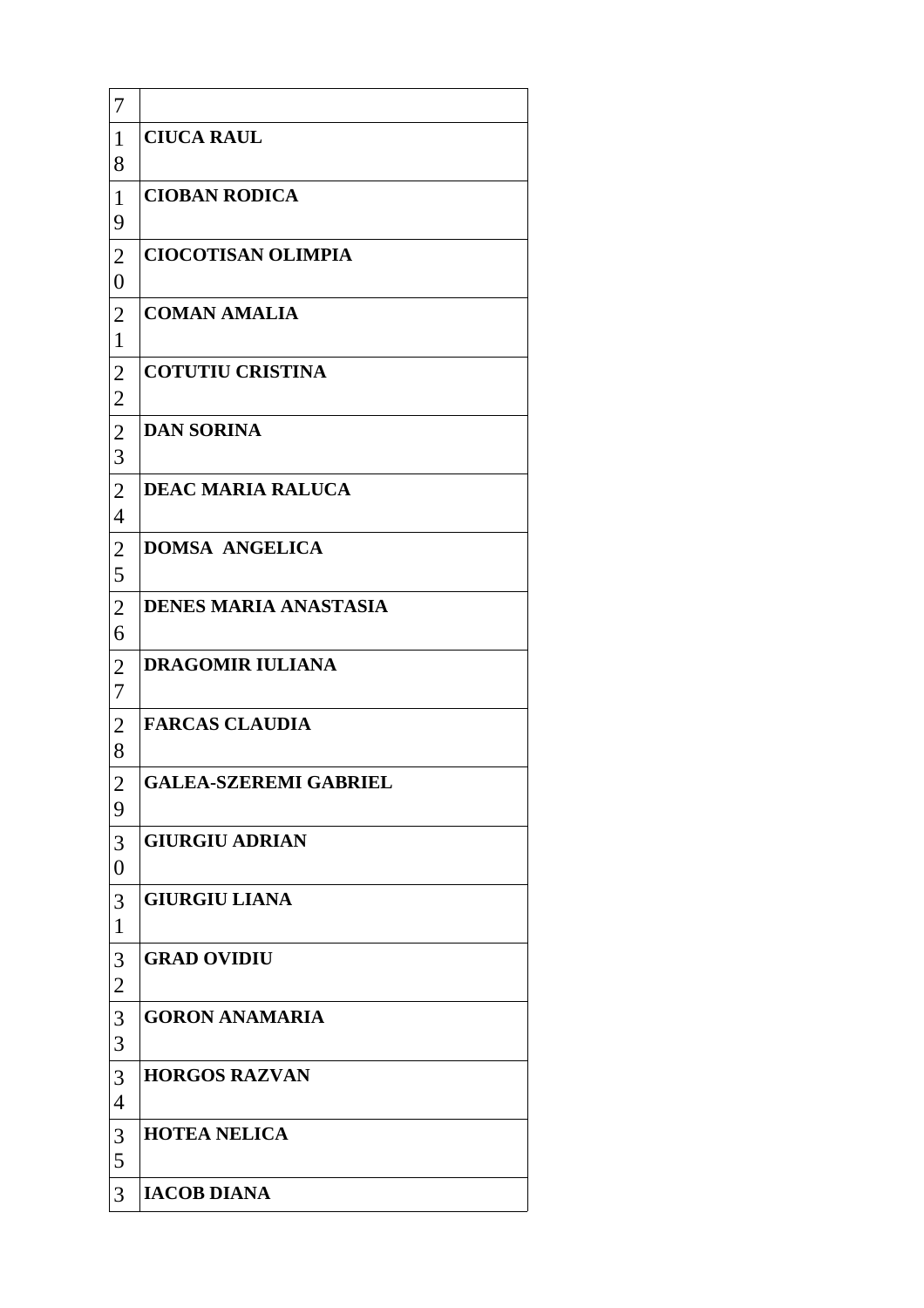| 6                                  |                                 |
|------------------------------------|---------------------------------|
| 3<br>7                             | <b>IACOB NATALIA</b>            |
| 3<br>8                             | <b>IANCULUI FLORIN</b>          |
| 3<br>9                             | <b>ILUTI ALINA</b>              |
| $\overline{4}$<br>$\boldsymbol{0}$ | <b>INDRE TIMEA</b>              |
| $\overline{4}$<br>$\mathbf{1}$     | <b>LEONTE CORNELIA</b>          |
| $\overline{4}$<br>$\overline{2}$   | <b>LIBOTEAN IONELA</b>          |
| $\overline{4}$<br>3                | <b>LUPSE MARINELA</b>           |
| $\overline{4}$<br>$\overline{4}$   | <b>MARIS ALEXANDRA</b>          |
| $\overline{4}$<br>5                | <b>MAROZSAN RALUCA</b>          |
| $\overline{4}$<br>6                | <b>MESAROS TOMOIAGA ANDREEA</b> |
| $\overline{4}$<br>7                | <b>MIC SINZIANA-LUIZA</b>       |
| $\overline{4}$<br>8                | <b>MIHALCA DELIA</b>            |
| $\overline{4}$<br>9                | <b>MIHALI ANISOARA</b>          |
| 5<br>$\boldsymbol{0}$              | <b>MOLDOVAN RODICA</b>          |
| 5<br>$\mathbf{1}$                  | <b>MOTOC ANDRADA</b>            |
| 5<br>$\overline{\mathbf{c}}$       | <b>NASUI RODICA</b>             |
| 5<br>3                             | <b>NEGULESCU SIMINA</b>         |
| 5<br>$\overline{4}$                | <b>OLAR IULIA</b>               |
| 5                                  | <b>ONA DANA</b>                 |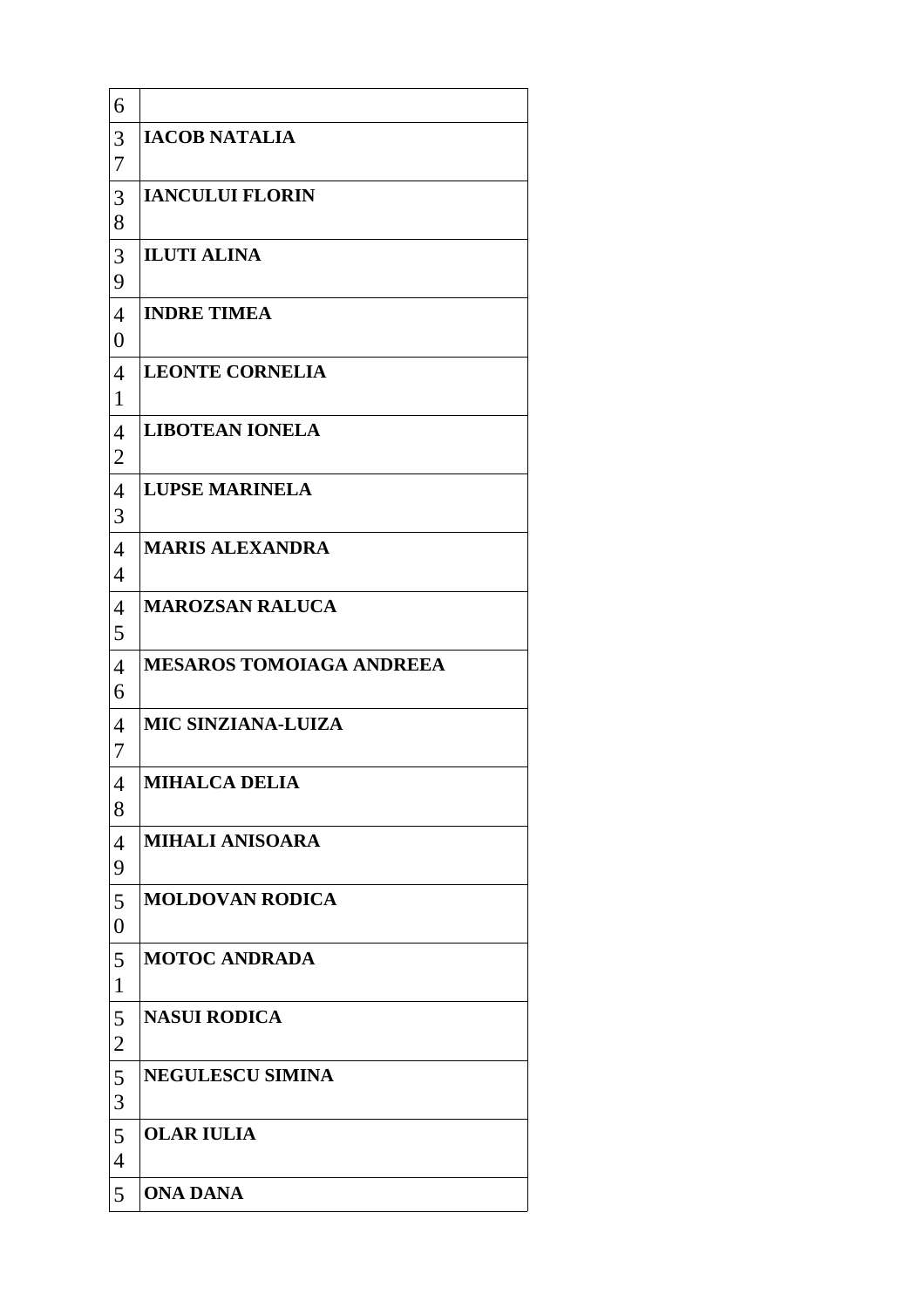| 5                              |                                |
|--------------------------------|--------------------------------|
| 5<br>6                         | <b>ONITA IVASCU ADRIAN</b>     |
| 5<br>7                         | PETRAN MANUELA                 |
| 5<br>8                         | PETROVAI GABRIEL               |
| 5<br>9                         | PETROVAN VERONICA              |
| 6<br>$\boldsymbol{0}$          | <b>POP PETRE</b>               |
| 6<br>$\mathbf{1}$              | <b>POPAN CATALIN</b>           |
| 6<br>$\overline{2}$            | <b>RADU CRISTIAN</b>           |
| 6<br>3                         | <b>RADU CORINA</b>             |
| 6<br>$\overline{\mathcal{A}}$  | <b>RADU VALENTIN</b>           |
| 6<br>5                         | <b>RADU EMIL OVIDIU</b>        |
| 6<br>6                         | <b>REMES ANCA</b>              |
| 6<br>7                         | <b>RATIU SIMONA</b>            |
| 6<br>8                         | <b>SABOU ANCA</b>              |
| 6<br>9                         | <b>SCIUCHIN MIHAELA</b>        |
| 7<br>$\boldsymbol{0}$          | <b>SKERHAK LENGHEL DANIELA</b> |
| $\overline{7}$<br>$\mathbf{1}$ | <b>SIMON CIAN MONICA</b>       |
| 7<br>2                         | <b>SUSTIC TOADER PETRE</b>     |
| $\overline{7}$<br>3            | <b>STASINOPOULOS ANDREEA</b>   |
| 7                              | <b>STEF DAN</b>                |